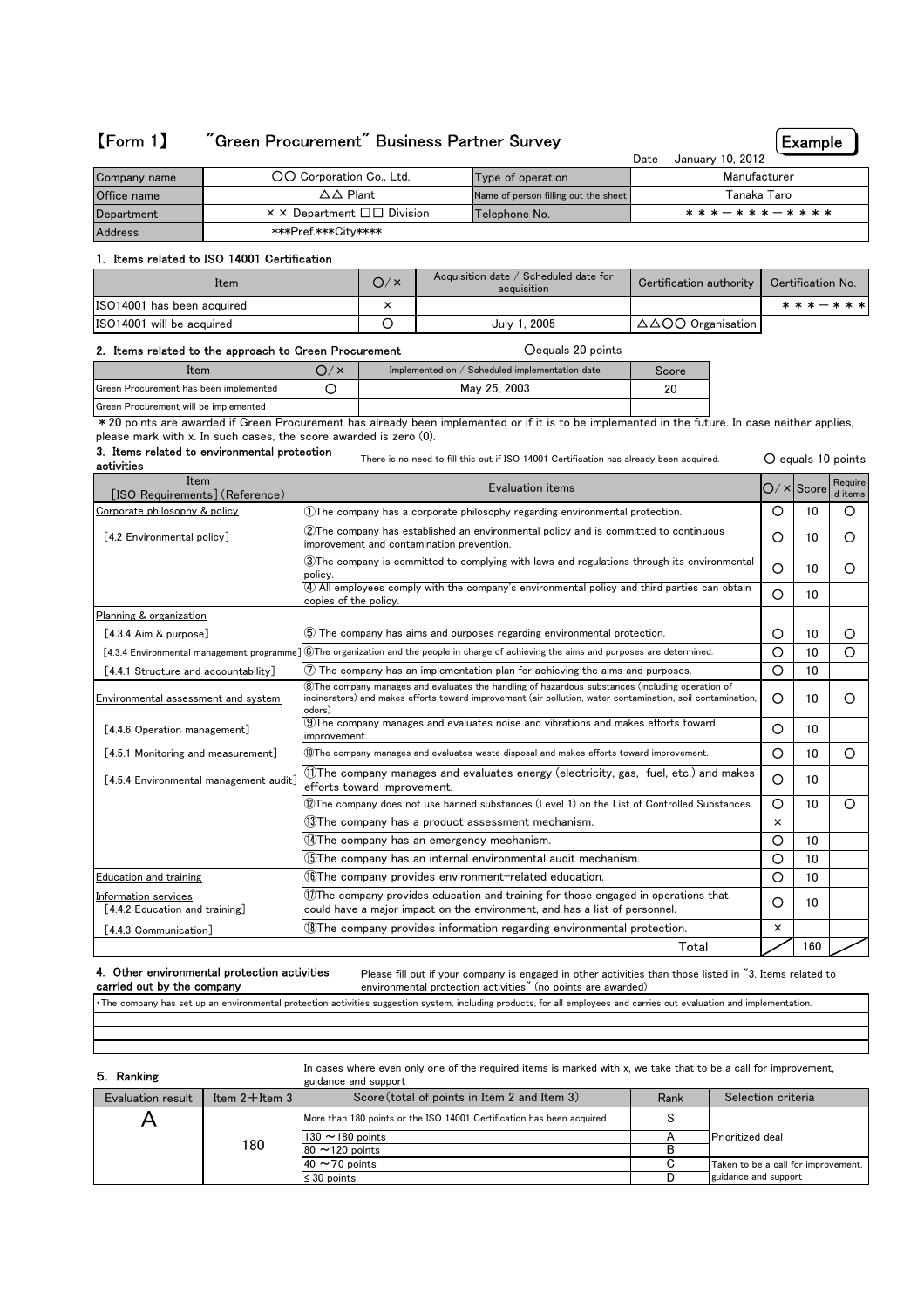# 【Form 1】 "Green Procurement" Business Partner Survey

|                |                                     | Date |
|----------------|-------------------------------------|------|
| Company name   | Type of operation                   |      |
| Office name    | Name of person filling out the shee |      |
| Department     | Telephone No.                       |      |
| <b>Address</b> |                                     |      |

## 1. Items related to ISO 14001 Certification

| Item                       | O / x | Acquisition date / Scheduled date for<br>acquisition | Certification authority   Certification No. |  |
|----------------------------|-------|------------------------------------------------------|---------------------------------------------|--|
| ISO14001 has been acquired |       |                                                      |                                             |  |
| ISO14001 will be acquired  |       |                                                      |                                             |  |

## 2. Items related to the approach to Green Procurement **Same Communishers** Cequals 20 points

| Implemented on / Scheduled implementation date | score |
|------------------------------------------------|-------|
|                                                |       |
|                                                |       |

Green Procurement will be implemented

\* 20 points are awarded if Green Procurement has already been implemented or if it is to be implemented in the future. In case neither applies, please mark with x. In such cases, the score awarded is zero (0).

# 3. Items related to environmental protection

○ equals 10 points There is no need to fill this out if ISO 14001 Certification has already been acquired.

| Item<br>[ISO Requirements] (Reference)                 | Evaluation items                                                                                                                                                                                                           | $O/X$ Score | Require<br>d items |
|--------------------------------------------------------|----------------------------------------------------------------------------------------------------------------------------------------------------------------------------------------------------------------------------|-------------|--------------------|
| Corporate philosophy & policy                          | (1)The company has a corporate philosophy regarding environmental protection.                                                                                                                                              |             |                    |
| [4.2 Environmental policy]                             | 2)The company has established an environmental policy and is committed to continuous<br>improvement and contamination prevention.                                                                                          |             |                    |
|                                                        | 3) The company is committed to complying with laws and regulations through its environmental<br>policy.                                                                                                                    |             |                    |
|                                                        | (4) All employees comply with the company's environmental policy and third parties can obtain<br>copies of the policy.                                                                                                     |             |                    |
| Planning & organization                                |                                                                                                                                                                                                                            |             |                    |
| $[4.3.4$ Aim & purpose]                                | (5) The company has aims and purposes regarding environmental protection.                                                                                                                                                  |             |                    |
| [4.3.4 Environmental management programme]             | 6) The organization and the people in charge of achieving the aims and purposes are determined.                                                                                                                            |             |                    |
| [4.4.1 Structure and accountability]                   | $\mathcal{D}$ The company has an implementation plan for achieving the aims and purposes.                                                                                                                                  |             |                    |
| Environmental assessment and system                    | 8) The company manages and evaluates the handling of hazardous substances (including operation of<br>incinerators) and makes efforts toward improvement (air pollution, water contamination, soil contamination,<br>odors) |             |                    |
| [4.4.6 Operation management]                           | 9) The company manages and evaluates noise and vibrations and makes efforts toward<br>improvement.                                                                                                                         |             |                    |
| [4.5.1 Monitoring and measurement]                     | 10 The company manages and evaluates waste disposal and makes efforts toward improvement.                                                                                                                                  |             |                    |
| [4.5.4 Environmental management audit]                 | 11) The company manages and evaluates energy (electricity, gas, fuel, etc.) and makes<br>efforts toward improvement.                                                                                                       |             |                    |
|                                                        | $@$ The company does not use banned substances (Level 1) on the List of Regulated Items.                                                                                                                                   |             |                    |
|                                                        | $13$ The company has a product assessment mechanism.                                                                                                                                                                       |             |                    |
|                                                        | (14)The company has an emergency mechanism.                                                                                                                                                                                |             |                    |
|                                                        | (15)The company has an internal environmental audit mechanism.                                                                                                                                                             |             |                    |
| Education and training                                 | <b>16The company provides environment-related education.</b>                                                                                                                                                               |             |                    |
| Information services<br>[4.4.2 Education and training] | $(1)$ The company provides education and training for those engaged in operations that<br>could have a major impact on the environment, and has a list of personnel.                                                       |             |                    |
| [4.4.3 Communication]                                  | 18 The company provides information regarding environmental protection.                                                                                                                                                    |             |                    |
|                                                        | Total                                                                                                                                                                                                                      |             |                    |

## 4. Other environmental protection activities carried out by the company

Please fill out if your company is engaged in other activities than those listed in "3. Items related to environmental protection activities" (no points are awarded)

・The company has set up an environmental protection activities suggestion system, including products, for all employees and carries out evaluation and implementation.

## 5. Ranking

In cases where even only one of the required items is marked with x, we take that to be a call for improvement, guidance and support

| Evaluation result | Item $2+$ Item $3-$ | Score (total of points in Item 2 and Item 3)                          | Rank | Selection criteria                  |
|-------------------|---------------------|-----------------------------------------------------------------------|------|-------------------------------------|
|                   |                     | More than 180 points or the ISO 14001 Certification has been acquired |      |                                     |
|                   |                     | $130 \sim 180$ points                                                 |      | <b>Prioritized</b> deal             |
|                   |                     | $80 \sim 120$ points                                                  |      |                                     |
|                   |                     | $40 \sim 70$ points                                                   |      | Taken to be a call for improvement, |
|                   |                     | $\leq 30$ points                                                      |      | guidance and support                |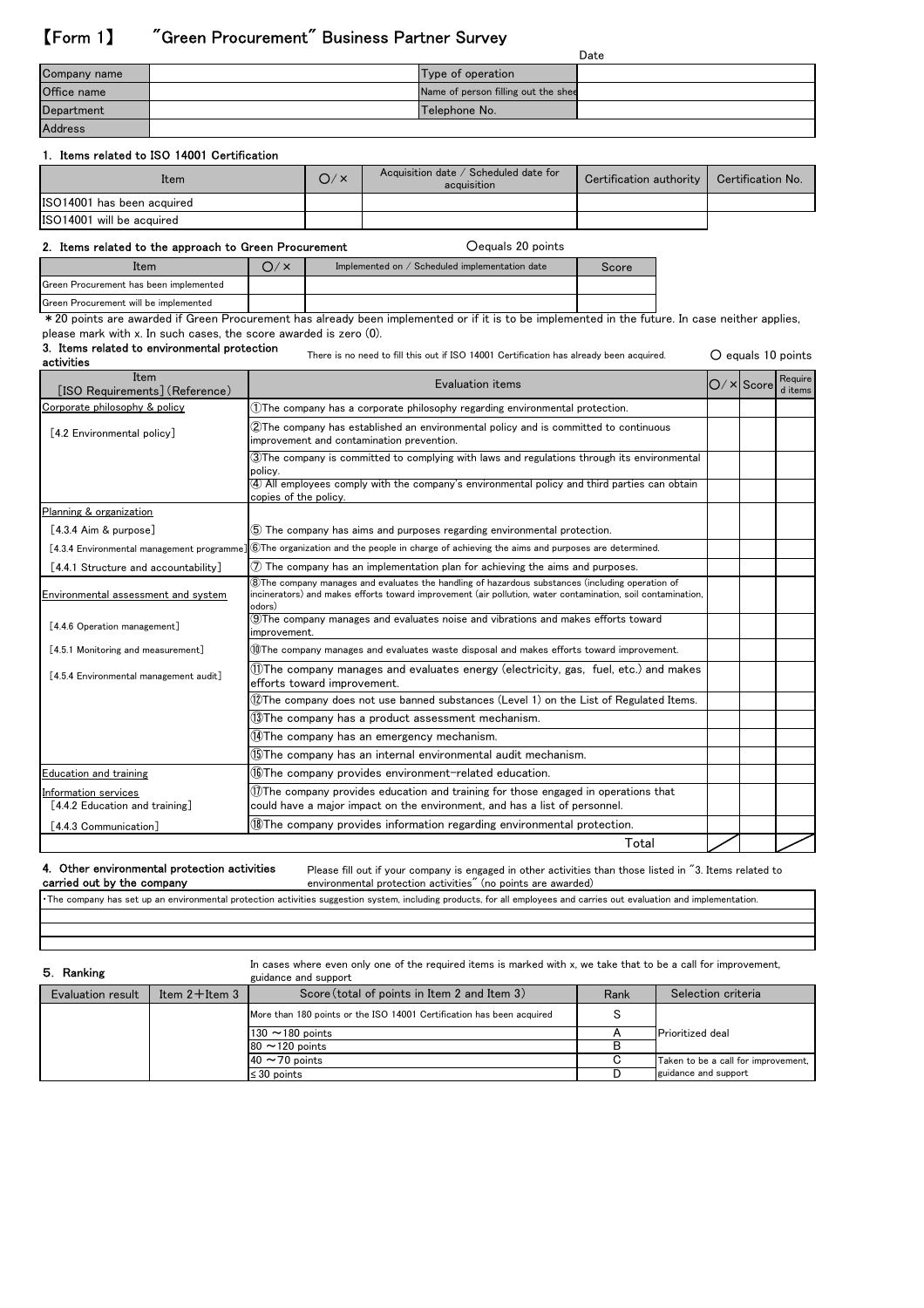## Form 2 – (2)a "Green Procurement" Procurement Items Survey

#### <This survey is based on the assumption that our business partners do not use substances that are banned in the country at the time of the survey.>

1 February 2012 Edition

Note 1: Please refer to "4.1.8 Precautions regarding chemical substances survey" in the Green Procurement Guidelines when filling out this survey.

Note 2: As a general rule, the employee requesting the survey on our side will fill out items (1) and (2) in 6 and 7 where there are drawing numbers or P codes determined by our company.

For procured items others than those determined by our company, and containing chemical substances regulated by our company, please fill out type/specification (standard) and name of product.

Note 3: It is possible to reply by the ASSY, module or kit unit for the "Name of product" and "Type", etc., in cases where such units are used.

In cases where individual component parts within ASSYs, modules or kits correspond to regulations (i.e. they do not contain controlled substances or only below the threshold), there is no need to respond for each component

In cases where individual component parts within the ASSYs, modules or kits do not correspond to regulations (i.e. they are contained in quantities above the threshold), please respond for each component part.

Note 4: It is not necessary to respond for each component when responses can be given regarding series of machines (products). In such cases, please simply specify the name of the series.

Note 5: Please refer to Details of chemical substances regulated by the RoHS Directive.

Note 6: Please do not fill out Item (12) in 6 and 7, as the Amada group will fill out this section.

| 1. Company name                         | OOO Corporation Co., Ltd.           |
|-----------------------------------------|-------------------------------------|
| 2. Department                           | <b>Quality Assurance Department</b> |
| 3. Name of person filling out the sheet | Junichi Tanaka                      |
| 4. Telephone No.                        | $***$ $***$ $***$ $***$             |
| 5. Date                                 | 2012/1/10                           |





| To be filled out by Amada |                  |  |  |  |  |  |
|---------------------------|------------------|--|--|--|--|--|
| Department name:          |                  |  |  |  |  |  |
| Approved by               | Person in charge |  |  |  |  |  |
|                           |                  |  |  |  |  |  |
|                           |                  |  |  |  |  |  |
|                           |                  |  |  |  |  |  |
| Date                      | Date             |  |  |  |  |  |

To be filled out

\*Electronic signatures can be used

#### Please add another row if there is not enough space to enter all the required information.

#### 6.Replies for the survey regarding chemicals (corresponding to RoHS directives)

| 6. Replies for the survey regarding chemicals (corresponding to RoHS directives) |                         |                        |                                                                                                                                                            |                                                                                        |                                                                                                                               |                                                            |                                                                 |                                                                        |                                                                                                 | by Amada                                 |                                                                                                                         |
|----------------------------------------------------------------------------------|-------------------------|------------------------|------------------------------------------------------------------------------------------------------------------------------------------------------------|----------------------------------------------------------------------------------------|-------------------------------------------------------------------------------------------------------------------------------|------------------------------------------------------------|-----------------------------------------------------------------|------------------------------------------------------------------------|-------------------------------------------------------------------------------------------------|------------------------------------------|-------------------------------------------------------------------------------------------------------------------------|
| (1)                                                                              | (2)                     | (3)                    | (4)                                                                                                                                                        | (5)                                                                                    | (6)                                                                                                                           | (7)                                                        | (8)                                                             | (9)                                                                    | (10)                                                                                            | (11)                                     | (12)                                                                                                                    |
| Our drawing No.<br>∙Our P code<br>· Type/specification(standard)                 | Name of product         | Type                   | <b>RoHS Directive</b><br>Presence or<br>absence of<br>controlled chemicals<br>No controlled<br>chemicals: $\bigcap$<br>Controlled chemicals<br>included: X | Existence of<br>plan for<br>substitution<br>in response<br>to<br>RoHS<br>Yes:O<br>No:X | Date planned for<br>substitution in<br>response to RoHS<br>(supply availability<br>date)<br>(No schedule: do not<br>fill out) | Remarks<br>(Instructions for use, others)                  | Chemical substances group<br>(Name of said chemical substances) | Chemical<br>substances group<br>Intentional addition<br>Yes:O<br>No: X | RoHS Directive<br>Within the<br>threshold: O<br>Above the<br>threshold: X<br>(Current products) | Application of<br>chemical<br>substances | Certification<br>corresponding to<br><b>RoHS Directive</b><br>(Certified<br>product:O)<br>(Non-certified<br>product: X) |
| P590038031                                                                       | O ring                  | AOK036                 | O                                                                                                                                                          |                                                                                        |                                                                                                                               | Production suspension scheduled 2012/1/10                  |                                                                 |                                                                        |                                                                                                 |                                          |                                                                                                                         |
| P862148017                                                                       | Snap-on eyelet terminal | P0-A307-X001           |                                                                                                                                                            | Ω                                                                                      | 2012/10/31                                                                                                                    | Model modifications (P0-A307-Ro)                           | Lead/Lead compounds                                             | $\times$                                                               | $\circ$                                                                                         | Impurities                               |                                                                                                                         |
| P381058100                                                                       | Cable band              | <b>XPMS30-20A</b>      | x                                                                                                                                                          | O                                                                                      | 2012/10/31                                                                                                                    | Mounting hole diameter of substit. product not compatible. | Lead/Lead compounds                                             | $\circ$                                                                | $\times$                                                                                        | Additives                                |                                                                                                                         |
| P900108004                                                                       | Analog IC               | XPAD1633               |                                                                                                                                                            | $\times$                                                                               |                                                                                                                               |                                                            | Cadmium/Cadmium compounds(Cadmium)                              | $\times$                                                               | $\circ$                                                                                         | Impurities                               |                                                                                                                         |
| <b>XL1100GH</b>                                                                  | Proximity switch        | XPL7M-056-CN           |                                                                                                                                                            | $\times$                                                                               |                                                                                                                               |                                                            | Cadmium/Cadmium compounds(Cadmium)                              | ∩                                                                      | ◯                                                                                               | Solder                                   |                                                                                                                         |
| YLZ50                                                                            | Limit switch            | LSD series             |                                                                                                                                                            | O                                                                                      | 2012/12/31                                                                                                                    |                                                            | Lead/Lead compounds                                             | $\circ$                                                                | $\times$                                                                                        | Solder                                   |                                                                                                                         |
| 7835001                                                                          | FRL Unit                | <b>FRL3000</b>         | റ                                                                                                                                                          |                                                                                        |                                                                                                                               |                                                            |                                                                 |                                                                        |                                                                                                 |                                          |                                                                                                                         |
| 7900210                                                                          | Control box             | $A - 2050$             |                                                                                                                                                            | O                                                                                      | 2012/12/31                                                                                                                    | Applicable parts: push switches                            | Lead/other compounds                                            | $\Omega$                                                               | $\times$                                                                                        | Solder                                   |                                                                                                                         |
| 6511290                                                                          | ShaftA                  |                        | X                                                                                                                                                          | $\Omega$                                                                               | Instructions on drawings                                                                                                      | Modification of colors                                     | Hexavalent chromium/compounds                                   | $\circ$                                                                | $\circ$                                                                                         | Coating                                  |                                                                                                                         |
| 6511200                                                                          | <b>Bushing sleeve</b>   |                        | $\sqrt{}$                                                                                                                                                  | $\circ$                                                                                | Instructions on drawings                                                                                                      |                                                            | Lead/Lead compounds                                             | $\times$                                                               | $\times$                                                                                        | Material composition                     |                                                                                                                         |
| 6543123                                                                          | Collar                  |                        | O                                                                                                                                                          |                                                                                        |                                                                                                                               |                                                            |                                                                 |                                                                        |                                                                                                 |                                          |                                                                                                                         |
| 400SS                                                                            | Air cap                 | Air cap sheet 100X1000 | X                                                                                                                                                          | $\circ$                                                                                | 2012/10/1                                                                                                                     |                                                            | Cadmium/Cadmium compounds                                       | $\Omega$                                                               | $\circ$                                                                                         | Additives                                |                                                                                                                         |
| $M6 \times 12$                                                                   | Decoration screw        | M5X10                  | $\sqrt{}$                                                                                                                                                  |                                                                                        | 2008/4/1                                                                                                                      | Modification of colors                                     | Lead/Lead compounds                                             | ∩                                                                      | $\circ$                                                                                         | Hexavalent<br>chromate                   |                                                                                                                         |

#### 7.Reply to survey on chemical substances (measures to be taken concerning substances other than those listed in the RoHS Directive)

\*Other controlled chemical substances・・・・・・・chemical substances banned from use (or whose use is regulated, or which are expected to be banned) by business partners due to amendments to domestic legislation,

|                                                                |                 |       |                 |                                                                                                                                                | and chemical substances in the Amada Group Green Procurement Guidelines Appendix (1) List of Controlled Chemical Substances                                  |                                           |                                                                                                          |                                                    |                                                              | To be filled out by<br>Amada                                                |
|----------------------------------------------------------------|-----------------|-------|-----------------|------------------------------------------------------------------------------------------------------------------------------------------------|--------------------------------------------------------------------------------------------------------------------------------------------------------------|-------------------------------------------|----------------------------------------------------------------------------------------------------------|----------------------------------------------------|--------------------------------------------------------------|-----------------------------------------------------------------------------|
|                                                                | (2)             | (3)   |                 | (6)                                                                                                                                            |                                                                                                                                                              | (8)                                       | 9.                                                                                                       | (10)                                               | (11)                                                         | (12)                                                                        |
| Our drawing No.<br>Our P code<br>·Type/specification(standard) | Name of product | Type  | Applicable laws | Mark with an 'O' if<br>within the threshold of<br>the applicable laws<br>and with an 'X' if the<br>threshold is exceeded<br>(Current products) | Response to applicable laws Scheduled date for<br>implementation of substitute substances<br>(Date of possible supply)<br>(Leave blank if no date scheduled) | Remarks<br>(Instructions for use, others) | Chemical substance<br>group containing<br>chemical substances<br>Intentional addition?<br>Yes:O<br>No: X | Chemical<br>(Name of the<br>chemical<br>substance) | substance group Application of the<br>chemical<br>substances | Certification<br>corresponding<br>to regulations<br>(Certified<br>product:O |
| 6750110                                                        | <b>Bracket</b>  | AA300 |                 |                                                                                                                                                |                                                                                                                                                              |                                           |                                                                                                          |                                                    | Insulation                                                   |                                                                             |
|                                                                |                 |       |                 |                                                                                                                                                |                                                                                                                                                              |                                           |                                                                                                          |                                                    |                                                              |                                                                             |
|                                                                |                 |       |                 |                                                                                                                                                |                                                                                                                                                              |                                           |                                                                                                          |                                                    |                                                              |                                                                             |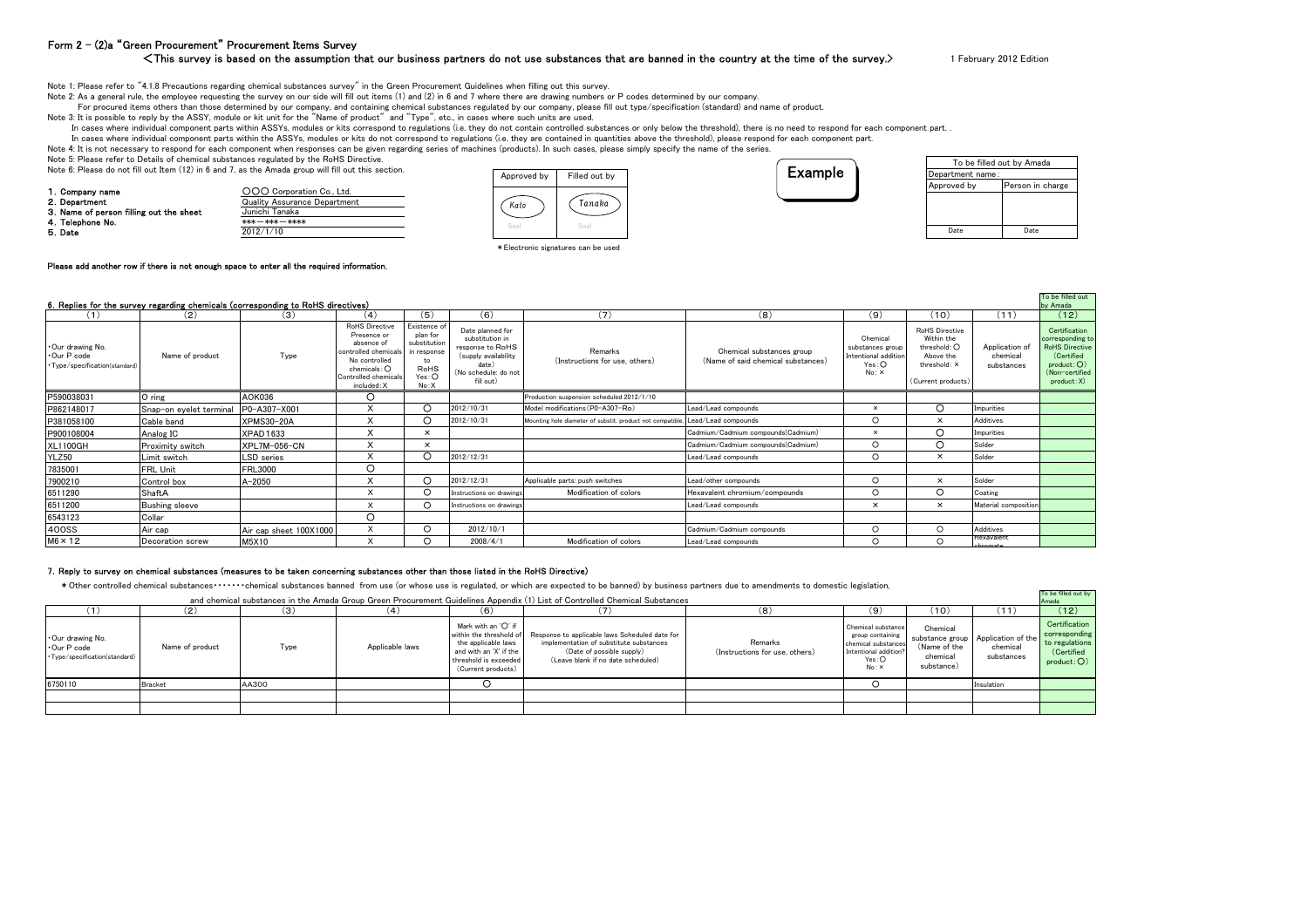## Form 2 – (2)a "Green Procurement" Procurement Items Survey

#### <This survey is based on the assumption that our business partners do not use substances that are banned in the country at the time of the survey.>

1 February 2012 Edition

Note 1: Please refer to "4.1.8 Precautions regarding chemical substances survey" in the Green Procurement Guidelines when filling out this survey.

Note 2: As a general rule, the employee requesting the survey on our side will fill out items (1) and (2) in 6 and 7 where there are drawing numbers or P codes determined by our company.

For procured items others than those determined by our company, and containing chemical substances regulated by our company, please fill out type/specification (standard) and name of product.

Note 3: It is possible to reply by the ASSY, module or kit unit for the "Name of product" and "Type", etc., in cases where such units are used.

In cases where individual component parts within ASSYs, modules or kits correspond to regulations (i.e. they do not contain controlled substances or only below the threshold), there is no need to respond for each component

In cases where individual component parts within the ASSYs, modules or kits do not correspond to regulations (i.e. they are contained in quantities above the threshold), please respond for each component part.

Note 4: It is not necessary to respond for each component when responses can be given regarding series of machines (products). In such cases, please simply specify the name of the series.

Note 5: Please refer to Details of chemical substances regulated by the RoHS Directive.

Note 6: Please do not fill out Item (12) in 6 and 7, as the Amada group will fill out this section.

| 1. Company name                         |  |
|-----------------------------------------|--|
| 2. Department                           |  |
| 3. Name of person filling out the sheet |  |
| 4. Telephone No.                        |  |
| 5. Date                                 |  |
|                                         |  |



| .         | . |                  |                           |
|-----------|---|------------------|---------------------------|
|           |   |                  | To be filled out by Amada |
| ed out by |   | Department name: |                           |
|           |   | Approved by      | Person in charge          |
|           |   |                  |                           |
|           |   |                  |                           |
| Seal      |   |                  |                           |
|           |   | Date             | Date                      |
|           |   |                  |                           |

 $\ast$  Electronic signatures can be used

#### Please add another row if there is not enough space to enter all the required information.

|                                                                 | 6. Replies for the survey regarding chemicals (corresponding to RoHS directives) |      |                                                                                                                                            |                                                                                        |                                                                                                                               |                                           |                                                                 |                                                                        |                                                                                                 |                                          | To be filled out<br>by Amada                                                                                            |
|-----------------------------------------------------------------|----------------------------------------------------------------------------------|------|--------------------------------------------------------------------------------------------------------------------------------------------|----------------------------------------------------------------------------------------|-------------------------------------------------------------------------------------------------------------------------------|-------------------------------------------|-----------------------------------------------------------------|------------------------------------------------------------------------|-------------------------------------------------------------------------------------------------|------------------------------------------|-------------------------------------------------------------------------------------------------------------------------|
| (1)                                                             | (2)                                                                              | (3)  | (4)                                                                                                                                        | (5)                                                                                    | (6)                                                                                                                           | (7)                                       | (8)                                                             | (9)                                                                    | (10)                                                                                            | (11)                                     | (12)                                                                                                                    |
| Our drawing No.<br>Our P code<br>· Type/specification(standard) | Name of product                                                                  | Type | RoHS Directive<br>Presence or<br>absence of<br>controlled chemicals<br>No controlled<br>chemicals:O<br>Controlled chemicals<br>included: X | Existence of<br>plan for<br>substitution<br>in response<br>to<br>RoHS<br>Yes:O<br>No:X | Date planned for<br>substitution in<br>response to RoHS<br>(supply availability<br>date)<br>(No schedule: do not<br>fill out) | Remarks<br>(Instructions for use, others) | Chemical substances group<br>(Name of said chemical substances) | Chemical<br>substances group<br>Intentional addition<br>Yes:O<br>No: X | RoHS Directive<br>Within the<br>threshold: O<br>Above the<br>threshold: X<br>(Current products) | Application of<br>chemical<br>substances | Certification<br>corresponding to<br><b>RoHS Directive</b><br>(Certified<br>product:O)<br>(Non-certified<br>product: X) |
|                                                                 |                                                                                  |      |                                                                                                                                            |                                                                                        |                                                                                                                               |                                           |                                                                 |                                                                        |                                                                                                 |                                          |                                                                                                                         |
|                                                                 |                                                                                  |      |                                                                                                                                            |                                                                                        |                                                                                                                               |                                           |                                                                 |                                                                        |                                                                                                 |                                          |                                                                                                                         |
|                                                                 |                                                                                  |      |                                                                                                                                            |                                                                                        |                                                                                                                               |                                           |                                                                 |                                                                        |                                                                                                 |                                          |                                                                                                                         |
|                                                                 |                                                                                  |      |                                                                                                                                            |                                                                                        |                                                                                                                               |                                           |                                                                 |                                                                        |                                                                                                 |                                          |                                                                                                                         |
|                                                                 |                                                                                  |      |                                                                                                                                            |                                                                                        |                                                                                                                               |                                           |                                                                 |                                                                        |                                                                                                 |                                          |                                                                                                                         |
|                                                                 |                                                                                  |      |                                                                                                                                            |                                                                                        |                                                                                                                               |                                           |                                                                 |                                                                        |                                                                                                 |                                          |                                                                                                                         |
|                                                                 |                                                                                  |      |                                                                                                                                            |                                                                                        |                                                                                                                               |                                           |                                                                 |                                                                        |                                                                                                 |                                          |                                                                                                                         |
|                                                                 |                                                                                  |      |                                                                                                                                            |                                                                                        |                                                                                                                               |                                           |                                                                 |                                                                        |                                                                                                 |                                          |                                                                                                                         |
|                                                                 |                                                                                  |      |                                                                                                                                            |                                                                                        |                                                                                                                               |                                           |                                                                 |                                                                        |                                                                                                 |                                          |                                                                                                                         |
|                                                                 |                                                                                  |      |                                                                                                                                            |                                                                                        |                                                                                                                               |                                           |                                                                 |                                                                        |                                                                                                 |                                          |                                                                                                                         |
|                                                                 |                                                                                  |      |                                                                                                                                            |                                                                                        |                                                                                                                               |                                           |                                                                 |                                                                        |                                                                                                 |                                          |                                                                                                                         |
|                                                                 |                                                                                  |      |                                                                                                                                            |                                                                                        |                                                                                                                               |                                           |                                                                 |                                                                        |                                                                                                 |                                          |                                                                                                                         |
|                                                                 |                                                                                  |      |                                                                                                                                            |                                                                                        |                                                                                                                               |                                           |                                                                 |                                                                        |                                                                                                 |                                          |                                                                                                                         |

#### 7.Reply to survey on chemical substances (measures to be taken concerning substances other than those listed in the RoHS Directive)

\*Other controlled chemical substances・・・・・・・chemical substances banned from use (or whose use is regulated, or which are expected to be banned) by business partners due to amendments to domestic legislation,

|                                                                  |                 |      |                 |                                                                                                                       | and chemical substances in the Amada Group Green Procurement Guidelines Appendix (1) List of Controlled Chemical Substances                                                          |                                           |                                                                                                          |                                                    |                                                                | To be filled out by<br>Amada                                                |
|------------------------------------------------------------------|-----------------|------|-----------------|-----------------------------------------------------------------------------------------------------------------------|--------------------------------------------------------------------------------------------------------------------------------------------------------------------------------------|-------------------------------------------|----------------------------------------------------------------------------------------------------------|----------------------------------------------------|----------------------------------------------------------------|-----------------------------------------------------------------------------|
|                                                                  | (2)             | (3)  | (4)             | (6)                                                                                                                   |                                                                                                                                                                                      | (8)                                       | 9)                                                                                                       | (10)                                               | (11)                                                           | (12)                                                                        |
| Our drawing No.<br>∙Our P code<br>· Type/specification(standard) | Name of product | Type | Applicable laws | Mark with an $'O'$ if<br>the applicable laws<br>and with an 'X' if the<br>threshold is exceeded<br>(Current products) | within the threshold of Response to applicable laws Scheduled date for<br>implementation of substitute substances<br>(Date of possible supply)<br>(Leave blank if no date scheduled) | Remarks<br>(Instructions for use, others) | Chemical substance<br>group containing<br>chemical substances<br>Intentional addition?<br>Yes:O<br>No: X | Chemical<br>(Name of the<br>chemical<br>substance) | substance group   Application of the<br>chemical<br>substances | Certification<br>corresponding<br>to regulations<br>(Certified<br>product:O |
|                                                                  |                 |      |                 |                                                                                                                       |                                                                                                                                                                                      |                                           |                                                                                                          |                                                    |                                                                |                                                                             |
|                                                                  |                 |      |                 |                                                                                                                       |                                                                                                                                                                                      |                                           |                                                                                                          |                                                    |                                                                |                                                                             |
|                                                                  |                 |      |                 |                                                                                                                       |                                                                                                                                                                                      |                                           |                                                                                                          |                                                    |                                                                |                                                                             |